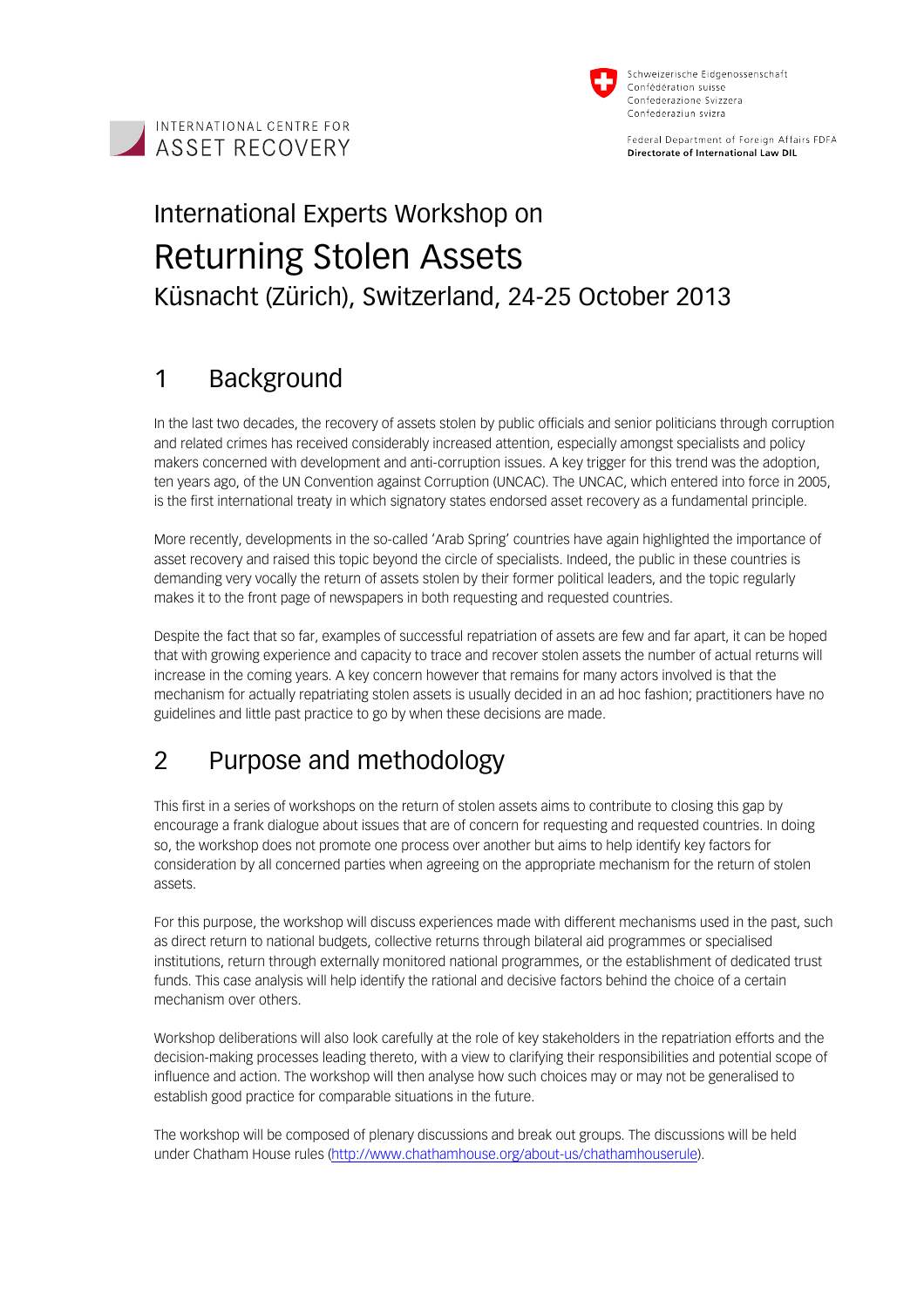

Federal Department of Foreign Affairs FDFA Directorate of International Law DIL



# 3 Output and follow-up

Based on the discussions during the workshop, a draft policy paper will be developed to present the policy choices and different typologies used in the past. The paper will be used as a basis for further discussions during a next workshop (first half 2014) which should be held with a larger group of participants, including from countries that have not yet made the experience of repatriation of stolen assets. This second workshop may also consider developing recommendations to assist countries in their decision making process about the mechanism for managing recovered assets.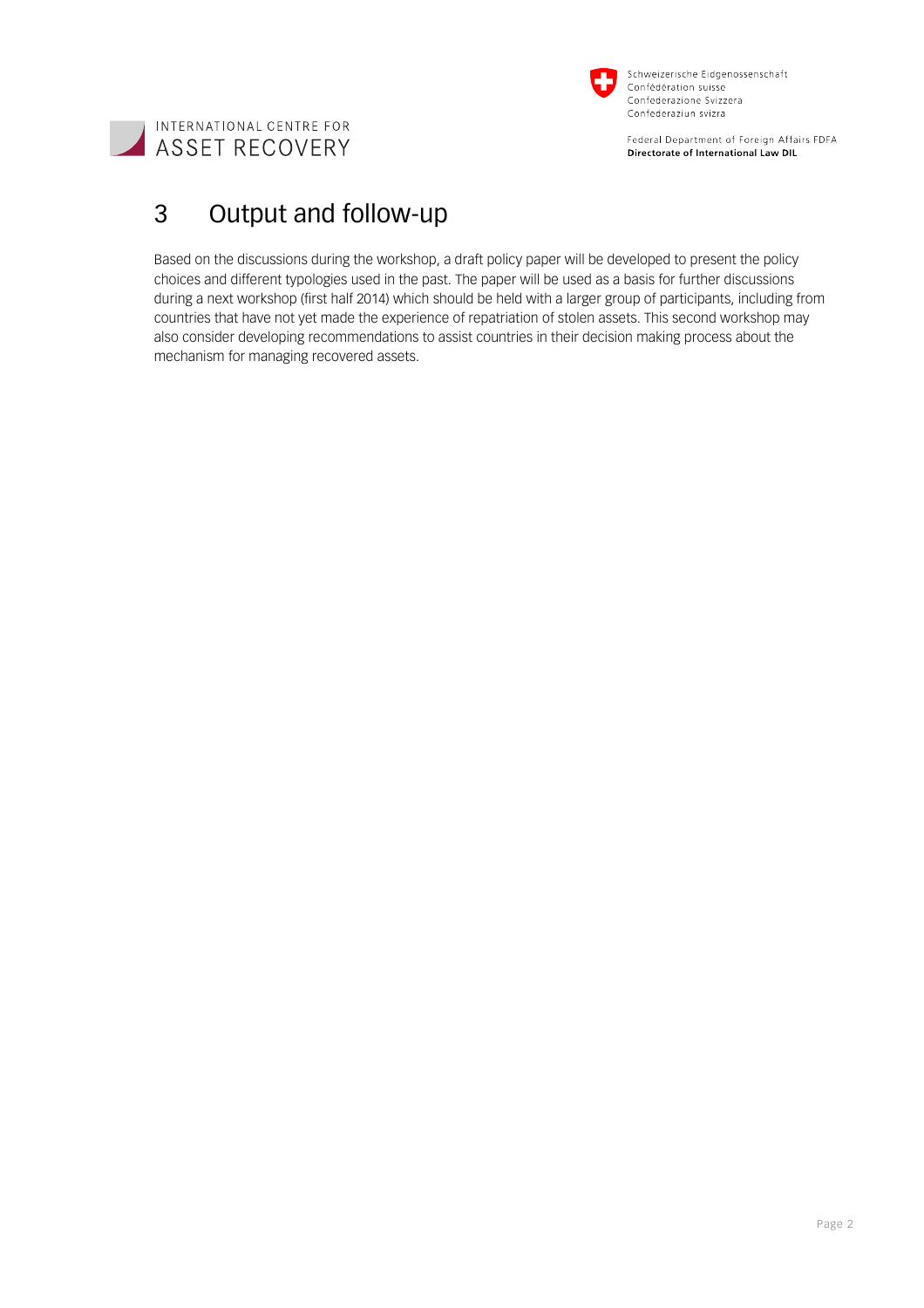



Federal Department of Foreign Affairs FDFA Directorate of International Law DIL

## 24 October 2013 (Thursday)

## 09:30 am Opening session

- Opening remarks: *Gretta Fenner*, Managing Director, Basel Institute on Governance, and *Valentin Zellweger*, Head, Directorate for Public International Law, Swiss Federal Department of Foreign Affairs
- The topic of asset management during the UNCAC negotiations (*Dr Muhyieddeen Touq*, former Chair of the Ad-Hoc Committee for the Negotiation of the UNCAC)
- Asset return and development (*Phil Mason,* Senior Anti-Corruption Advisor, Financial Accountability and Anti-Corruption Team, Department for International Development, UK)
- Management of returned assets: Policy considerations (Badr N. El Banna, UNODC)

## *11 am Coffee break*

## 11:15 am Learning from the past

- Moderator: *Eugenio Curia*, Ambassador, Member of the Superior Council of Ambassadors, Ministry of Foreign Affairs and Worship, Argentina (formerly UNCAC negotiator, UNCAC CoSP Vice-Chairman)
	- Returning stolen assets: The Philippines' experience (*Andres D. Bautista*, Chairman, Presidential Commission on Good Government, Philippines)
	- Returning Stolen Assets: Learning from the past The Abacha funds (Antonio Suarez-Martinez, Partner, Edwards Wildman Palmer UK LLP)
	- The recovery of assets arising from criminal activity: The Peruvian experience from the perspective of the defense (*Luis Vargas Valdivia*, Peru)
	- Discussants: *Pascal Gossin,* Swiss Federal Office of Justice; *Teresa Turner Jones,* US Department of Justice; and *Olaolu Adegbite*, Director of Operations, EFCC Nigeria

## *1 pm Lunch*

## 2 pm Learning from the past (cont'd)

- Returning assets through development cooperation (*Sylvain Corderoy*, Swiss Agency for Development Cooperation/SDC)
- Returning stolen assets: The BAe's settlement and Tanzania (*Edward Hoseah*, Director General, Prevention and Combating Corruption Bureau (PCCB), Tanzania)
- Experiences with the return of assets to Brazil (*Sérgio Ramos de Matos Brito*, State Attorney, International Department of the Office of the Solicitor General, Office of the Attorney-General)
- Discussants: *Phil Mason*, UK DFID; *Lucie Wellig, Office of the Attorney General* of Switzerland; and *Robert Leventhal*, US Department of State

## *3:45 pm Coffee break*

## 4 pm Role of third parties in the management of returned assets

- Moderator: *Pascale Baeriswyl,* Head of Task Force Asset Recovery, Directorate of International Law,
	- Federal Department of Foreign Affairs, Switzerland
	- Report from the G8 Arab Forum on Asset Recovery Special Session III (*Hans-Juergen Gruss*, Consultant, formerly World Bank)
	- Returning assets through an NGO, the experience of the BOTA Foundation (*Yevgeniy Zhovtis*, Chairman of the Board, BOTA Foundation)
	- The experience of IREX in overseeing the return of stolen funds to Kazakhstan (*Jill Miller*, Deputy Director, IREX USA/BOTA Foundation)